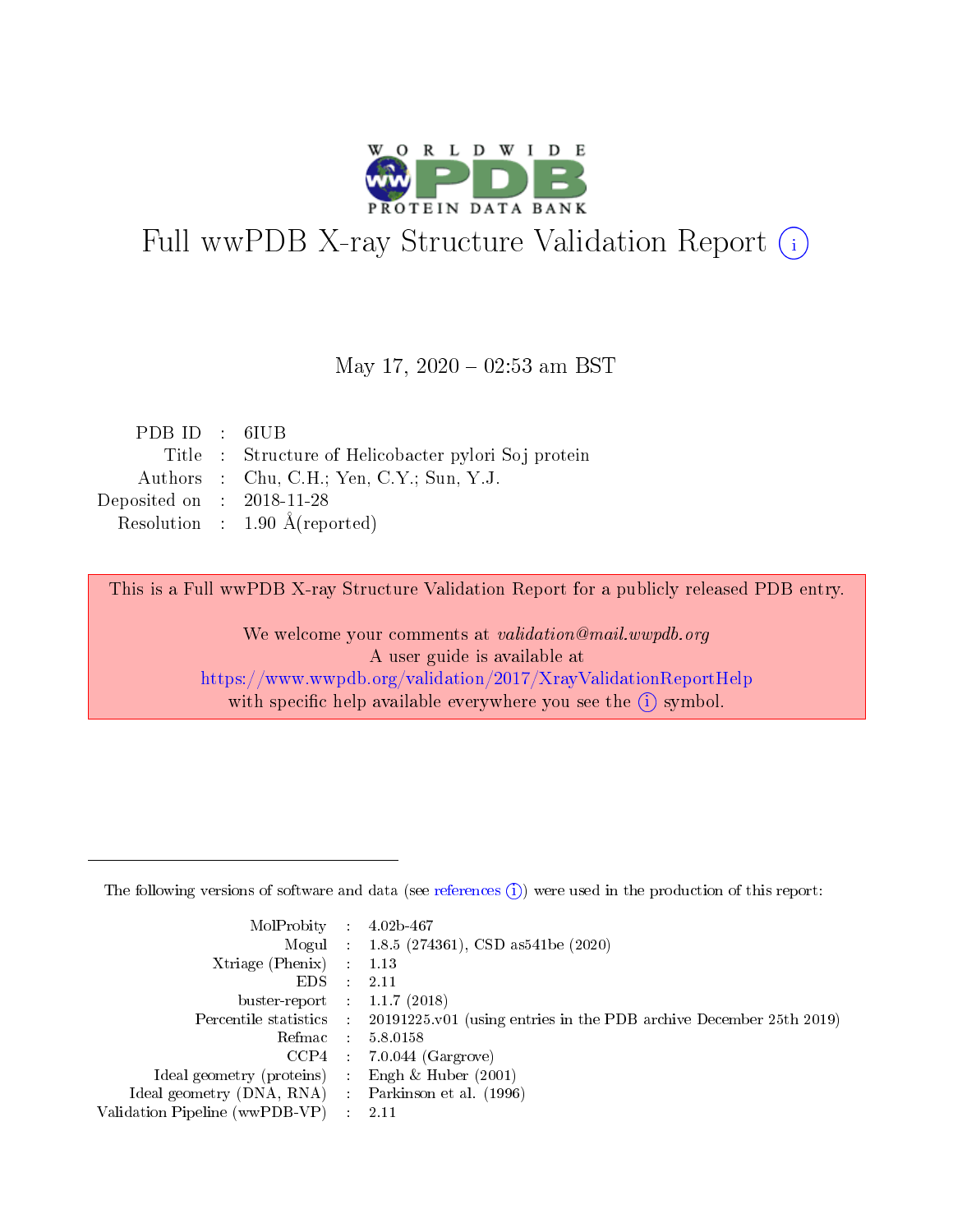# 1 [O](https://www.wwpdb.org/validation/2017/XrayValidationReportHelp#overall_quality)verall quality at a glance  $(i)$

The following experimental techniques were used to determine the structure: X-RAY DIFFRACTION

The reported resolution of this entry is 1.90 Å.

Percentile scores (ranging between 0-100) for global validation metrics of the entry are shown in the following graphic. The table shows the number of entries on which the scores are based.



| Metric                | Whole archive<br>$(\#\mathrm{Entries})$ | Similar resolution<br>$(\#\text{Entries},\,\text{resolution}\,\,\text{range}(\textup{\AA}))$ |  |  |
|-----------------------|-----------------------------------------|----------------------------------------------------------------------------------------------|--|--|
| $R_{free}$            | 130704                                  | $6207(1.90-1.90)$                                                                            |  |  |
| Clashscore            | 141614                                  | $6847(1.90-1.90)$                                                                            |  |  |
| Ramachandran outliers | 138981                                  | $6760(1.90-1.90)$                                                                            |  |  |
| Sidechain outliers    | 138945                                  | $6760(1.90-1.90)$                                                                            |  |  |
| RSRZ outliers         | 127900                                  | $6082(1.90-1.90)$                                                                            |  |  |

The table below summarises the geometric issues observed across the polymeric chains and their fit to the electron density. The red, orange, yellow and green segments on the lower bar indicate the fraction of residues that contain outliers for  $>=3, 2, 1$  and 0 types of geometric quality criteria respectively. A grey segment represents the fraction of residues that are not modelled. The numeric value for each fraction is indicated below the corresponding segment, with a dot representing fractions  $\epsilon=5\%$  The upper red bar (where present) indicates the fraction of residues that have poor fit to the electron density. The numeric value is given above the bar.

| Mol | Chain | Length | Quality of chain |    |  |
|-----|-------|--------|------------------|----|--|
|     |       | 976    | 3%<br>90%        | 5% |  |
|     |       | 270    | 5%<br>88%        | 8% |  |

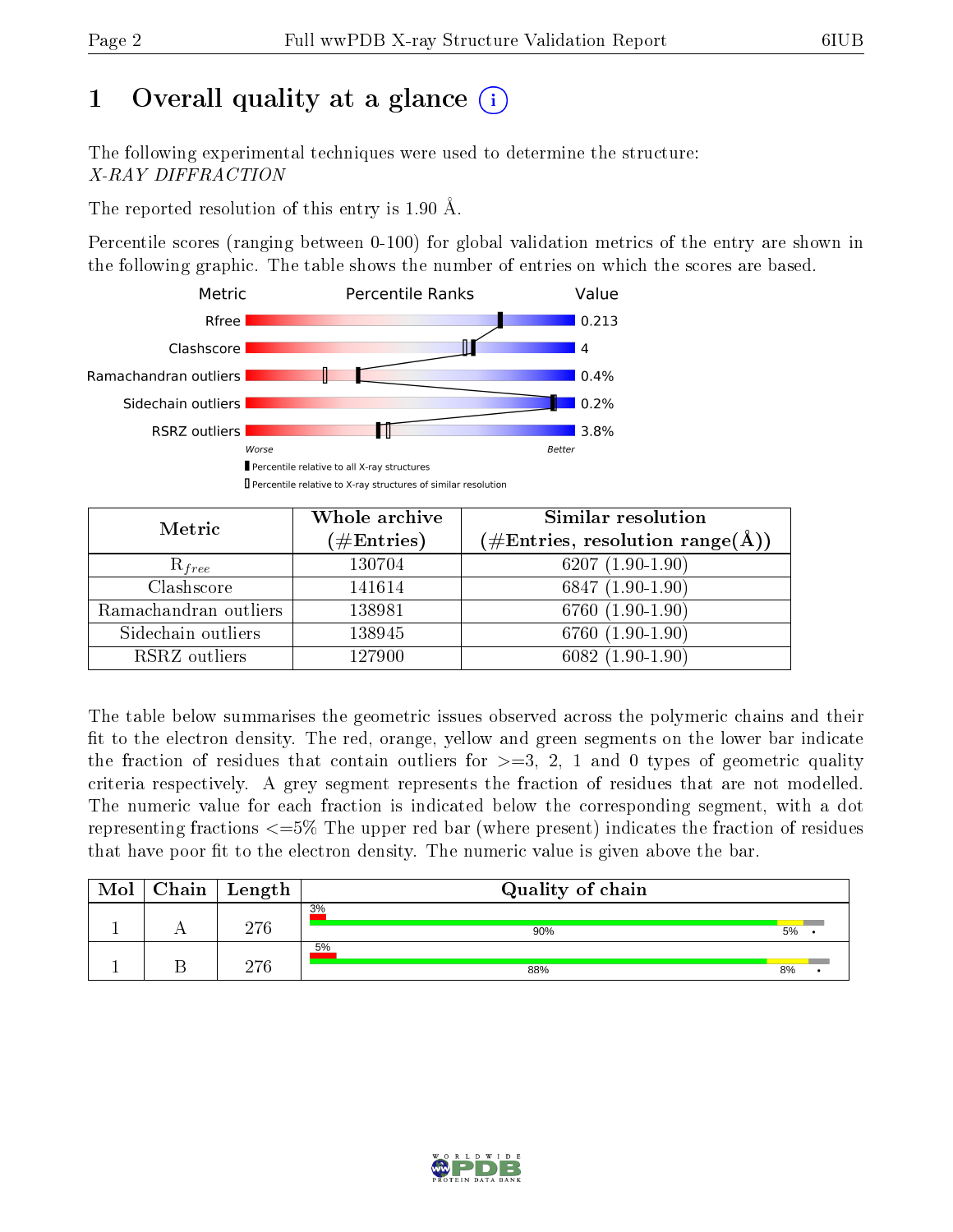# 2 Entry composition (i)

There are 4 unique types of molecules in this entry. The entry contains 4664 atoms, of which 0 are hydrogens and 0 are deuteriums.

In the tables below, the ZeroOcc column contains the number of atoms modelled with zero occupancy, the AltConf column contains the number of residues with at least one atom in alternate conformation and the Trace column contains the number of residues modelled with at most 2 atoms.

Molecule 1 is a protein called SpoOJ regulator (Soj).

| Mol | Chain   Residues | Atoms   |                |  |  |  | $\text{ZeroOcc} \mid \text{AltConf} \mid \text{Trace}$ |  |  |
|-----|------------------|---------|----------------|--|--|--|--------------------------------------------------------|--|--|
|     | 264              | Total   | $\mathbf{C}$   |  |  |  |                                                        |  |  |
|     |                  | 2053    | 1328 337 380 8 |  |  |  |                                                        |  |  |
|     | 264              | Total C |                |  |  |  |                                                        |  |  |
|     |                  | 2053    | 1328 337 380   |  |  |  |                                                        |  |  |

| Chain              | Residue        | Modelled              | Actual         | Comment               | Reference         |
|--------------------|----------------|-----------------------|----------------|-----------------------|-------------------|
| $\bf{A}$           | $-11$          | <b>MET</b>            | ÷.             | initiating methionine | <b>UNP 025759</b> |
| $\overline{\rm A}$ | $-10$          | $\overline{\rm{ARG}}$ |                | expression tag        | UNP<br>O25759     |
| $\boldsymbol{A}$   | $-9$           | <b>GLY</b>            |                | expression tag        | UNP<br>O25759     |
| $\boldsymbol{A}$   | $-8$           | <b>SER</b>            |                | expression tag        | O25759<br>UNP.    |
| $\bf{A}$           | $-7$           | <b>HIS</b>            | ÷,             | expression tag        | UNP<br>O25759     |
| $\bf{A}$           | $-6$           | <b>HIS</b>            | $\equiv$       | expression tag        | UNP.<br>O25759    |
| $\bf{A}$           | $-5$           | <b>HIS</b>            |                | expression tag        | <b>UNP 025759</b> |
| $\boldsymbol{A}$   | $-4$           | <b>HIS</b>            |                | expression tag        | UNP.<br>O25759    |
| A                  | $-3$           | <b>HIS</b>            |                | expression tag        | <b>UNP 025759</b> |
| A                  | $-2$           | <b>HIS</b>            |                | expression tag        | UNP.<br>O25759    |
| А                  | $-1$           | <b>GLY</b>            |                | expression tag        | UNP 025759        |
| $\bf{A}$           | $\overline{0}$ | <b>SER</b>            | ÷,             | expression tag        | <b>UNP 025759</b> |
| $\mathbf{B}$       | $-11$          | MET                   | Ξ.             | initiating methionine | <b>UNP 025759</b> |
| B                  | $-10$          | $\rm{ARG}$            | ÷              | expression tag        | UNP<br>O25759     |
| B                  | $-9$           | <b>GLY</b>            | ÷,             | expression tag        | <b>UNP 025759</b> |
| B                  | $-8$           | SER                   | ÷              | expression tag        | UNP<br>O25759     |
| B                  | $-7$           | <b>HIS</b>            | -              | expression tag        | UNP<br>O25759     |
| B                  | $-6$           | <b>HIS</b>            | ÷,             | expression tag        | UNP.<br>O25759    |
| $\mathbf{B}$       | $-5$           | <b>HIS</b>            | ÷,             | expression tag        | UNP<br>O25759     |
| $\boldsymbol{B}$   | $-4$           | <b>HIS</b>            | ÷              | expression tag        | UNP<br>O25759     |
| B                  | $-3$           | HIS                   | -              | expression tag        | UNP<br>O25759     |
| $\mathbf B$        | $-2$           | <b>HIS</b>            | $\equiv$       | expression tag        | UNP.<br>O25759    |
| $\mathbf{B}$       | $-1$           | <b>GLY</b>            | $\blacksquare$ | expression tag        | UNP.<br>O25759    |
| $\mathbf{B}$       | $\overline{0}$ | <b>SER</b>            | -              | expression tag        | UNP  <br>O25759   |

There are 24 discrepancies between the modelled and reference sequences:

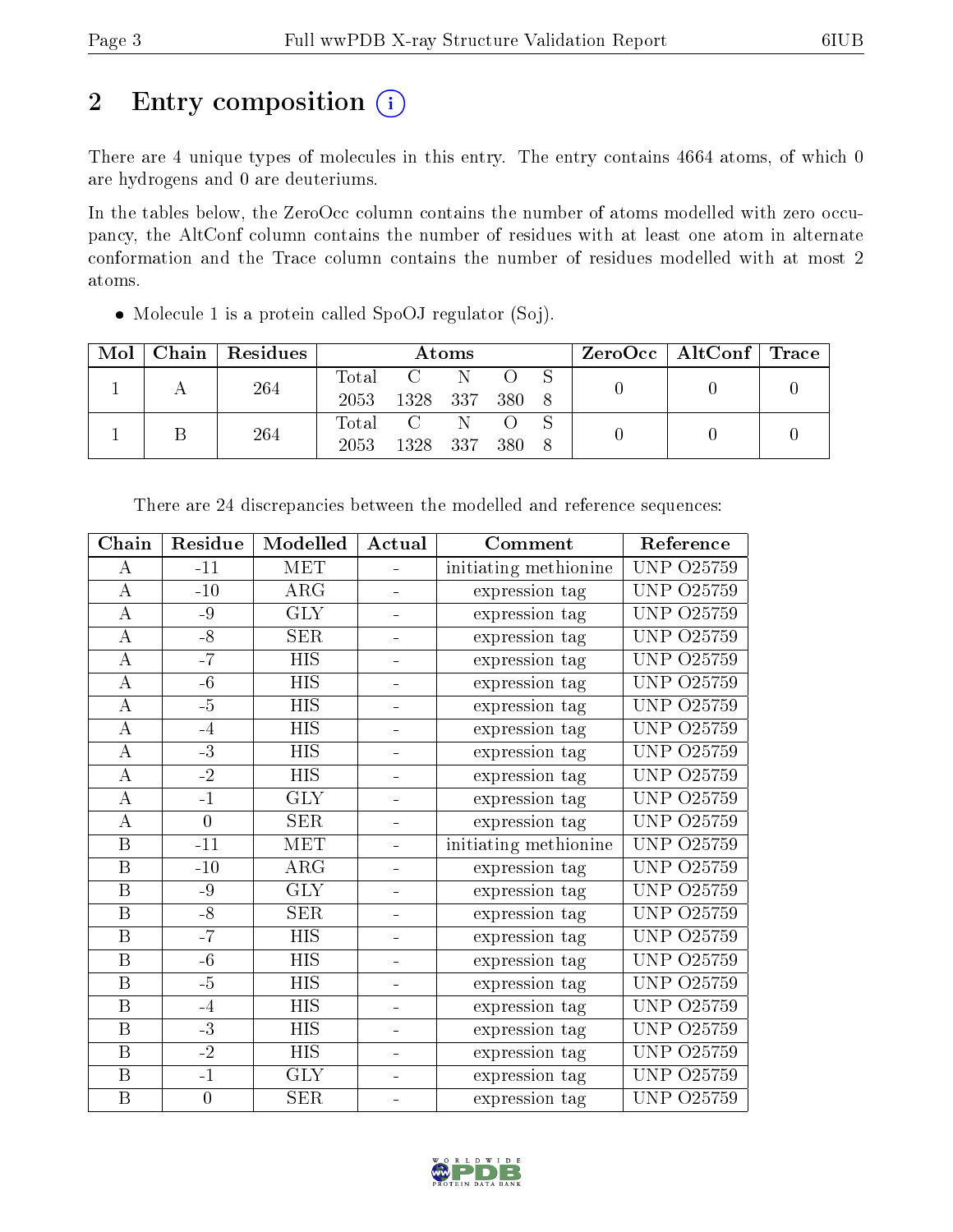Molecule 2 is ADENOSINE-5'-TRIPHOSPHATE (three-letter code: ATP) (formula:  $\rm C_{10}H_{16}N_5O_{13}P_3).$ 



|  | $Mol$   Chain   Residues | Atoms                      |  |  |  |  | $\rm ZeroOcc \mid AltConf$ |  |
|--|--------------------------|----------------------------|--|--|--|--|----------------------------|--|
|  |                          | Total C N O P              |  |  |  |  |                            |  |
|  |                          | $31 \t 10 \t 5 \t 13 \t 3$ |  |  |  |  |                            |  |
|  |                          | Total C N O P              |  |  |  |  |                            |  |
|  |                          | $31 \t 10 \t 5 \t 13 \t 3$ |  |  |  |  |                            |  |

Molecule 3 is MAGNESIUM ION (three-letter code: MG) (formula: Mg).

|  | Mol   Chain   Residues | Atoms    | $ZeroOcc$   AltConf |
|--|------------------------|----------|---------------------|
|  |                        | Total Mg |                     |
|  |                        | Total Mg |                     |

 $\bullet\,$  Molecule 4 is water.

|  | Mol   Chain   Residues | Atoms                | $ZeroOcc \   \$ AltConf |
|--|------------------------|----------------------|-------------------------|
|  | 270                    | Total<br>270<br>270. |                         |
|  | 224                    | Total<br>224<br>224  |                         |

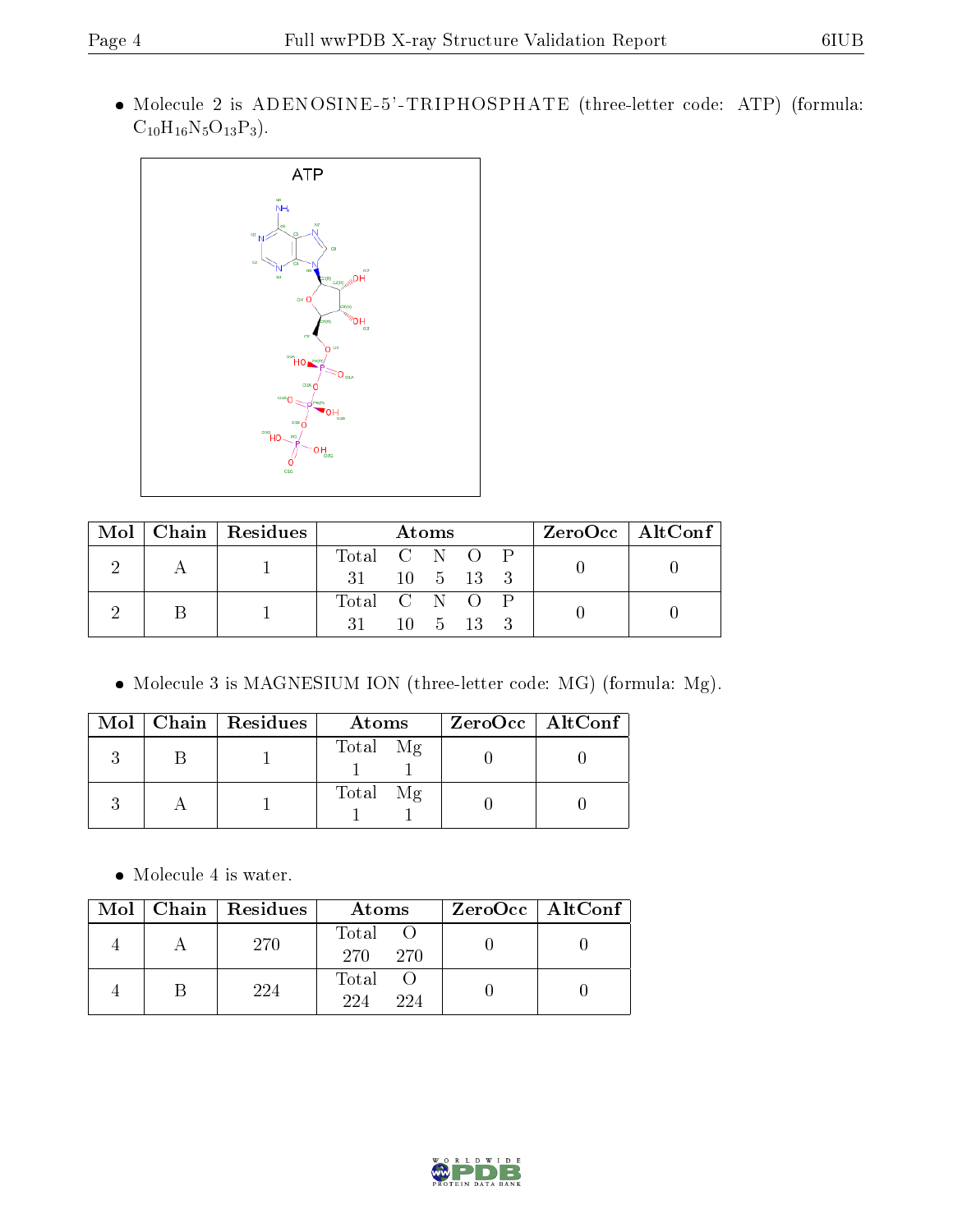# 3 Residue-property plots  $(i)$

These plots are drawn for all protein, RNA and DNA chains in the entry. The first graphic for a chain summarises the proportions of the various outlier classes displayed in the second graphic. The second graphic shows the sequence view annotated by issues in geometry and electron density. Residues are color-coded according to the number of geometric quality criteria for which they contain at least one outlier: green  $= 0$ , yellow  $= 1$ , orange  $= 2$  and red  $= 3$  or more. A red dot above a residue indicates a poor fit to the electron density (RSRZ  $> 2$ ). Stretches of 2 or more consecutive residues without any outlier are shown as a green connector. Residues present in the sample, but not in the model, are shown in grey.



• Molecule 1: SpoOJ regulator (Soj)

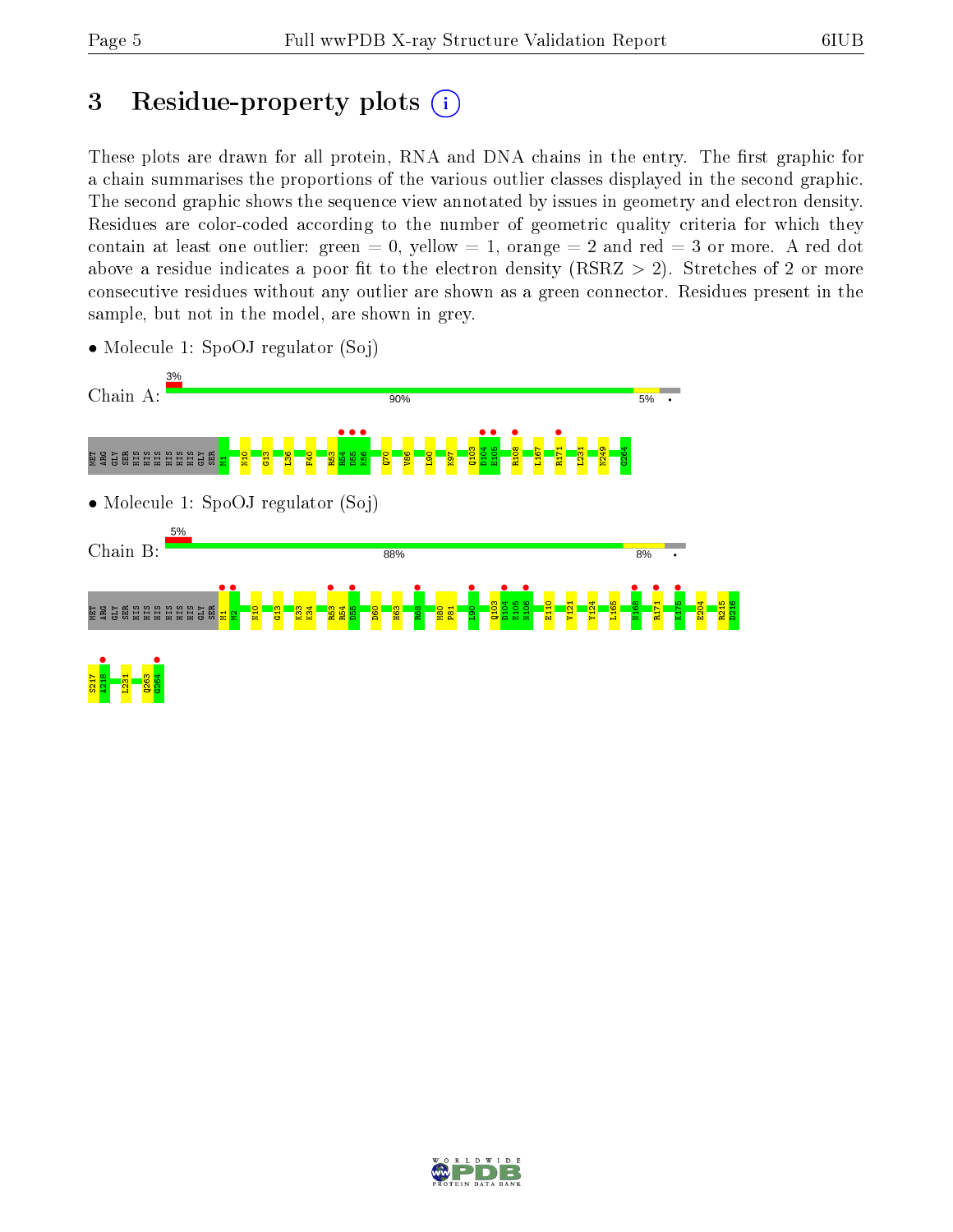# 4 Data and refinement statistics  $(i)$

| Property                                                         | Value                                            | Source     |
|------------------------------------------------------------------|--------------------------------------------------|------------|
| Space group                                                      | P 21 21 21                                       | Depositor  |
| Cell constants                                                   | $93.32\text{\AA}$ 110.89Å<br>$48.14\text{\AA}$   | Depositor  |
| a, b, c, $\alpha$ , $\beta$ , $\gamma$                           | $90.00^{\circ}$ $90.00^{\circ}$<br>$90.00^\circ$ |            |
| Resolution $(A)$                                                 | $-1.90$<br>29.95                                 | Depositor  |
|                                                                  | $29.95 = 1.90$                                   | <b>EDS</b> |
| % Data completeness                                              | $90.9(29.95-1.90)$                               | Depositor  |
| (in resolution range)                                            | $90.4(29.95-1.90)$                               | <b>EDS</b> |
| $R_{merge}$                                                      | 0.07                                             | Depositor  |
| $\mathrm{R}_{sym}$                                               | (Not available)                                  | Depositor  |
| $\langle I/\sigma(I) \rangle^{-1}$                               | $3.85$ (at 1.91Å)                                | Xtriage    |
| Refinement program                                               | PHENIX 1.8.1 1168                                | Depositor  |
|                                                                  | 0.166<br>0.213<br>$\mathcal{L}$                  | Depositor  |
| $R, R_{free}$                                                    | $0.167$ ,<br>0.213                               | DCC        |
| $R_{free}$ test set                                              | 2000 reflections $(5.35\%)$                      | wwPDB-VP   |
| Wilson B-factor $(A^2)$                                          | 19.2                                             | Xtriage    |
| Anisotropy                                                       | 0.530                                            | Xtriage    |
| Bulk solvent $k_{sol}(\text{e}/\text{A}^3), B_{sol}(\text{A}^2)$ | $0.36$ , $50.1$                                  | <b>EDS</b> |
| L-test for $\mathrm{twinning}^2$                                 | $< L >$ = 0.49, $< L2$ > = 0.32                  | Xtriage    |
| Estimated twinning fraction                                      | No twinning to report.                           | Xtriage    |
| $\overline{F_o}, \overline{F_c}$ correlation                     | 0.95                                             | <b>EDS</b> |
| Total number of atoms                                            | 4664                                             | wwPDB-VP   |
| Average B, all atoms $(A^2)$                                     | 21.0                                             | wwPDB-VP   |

Xtriage's analysis on translational NCS is as follows: The largest off-origin peak in the Patterson function is  $4.95\%$  of the height of the origin peak. No significant pseudotranslation is detected.

<sup>&</sup>lt;sup>2</sup>Theoretical values of  $\langle |L| \rangle$ ,  $\langle L^2 \rangle$  for acentric reflections are 0.5, 0.333 respectively for untwinned datasets, and 0.375, 0.2 for perfectly twinned datasets.



<span id="page-5-1"></span><span id="page-5-0"></span><sup>1</sup> Intensities estimated from amplitudes.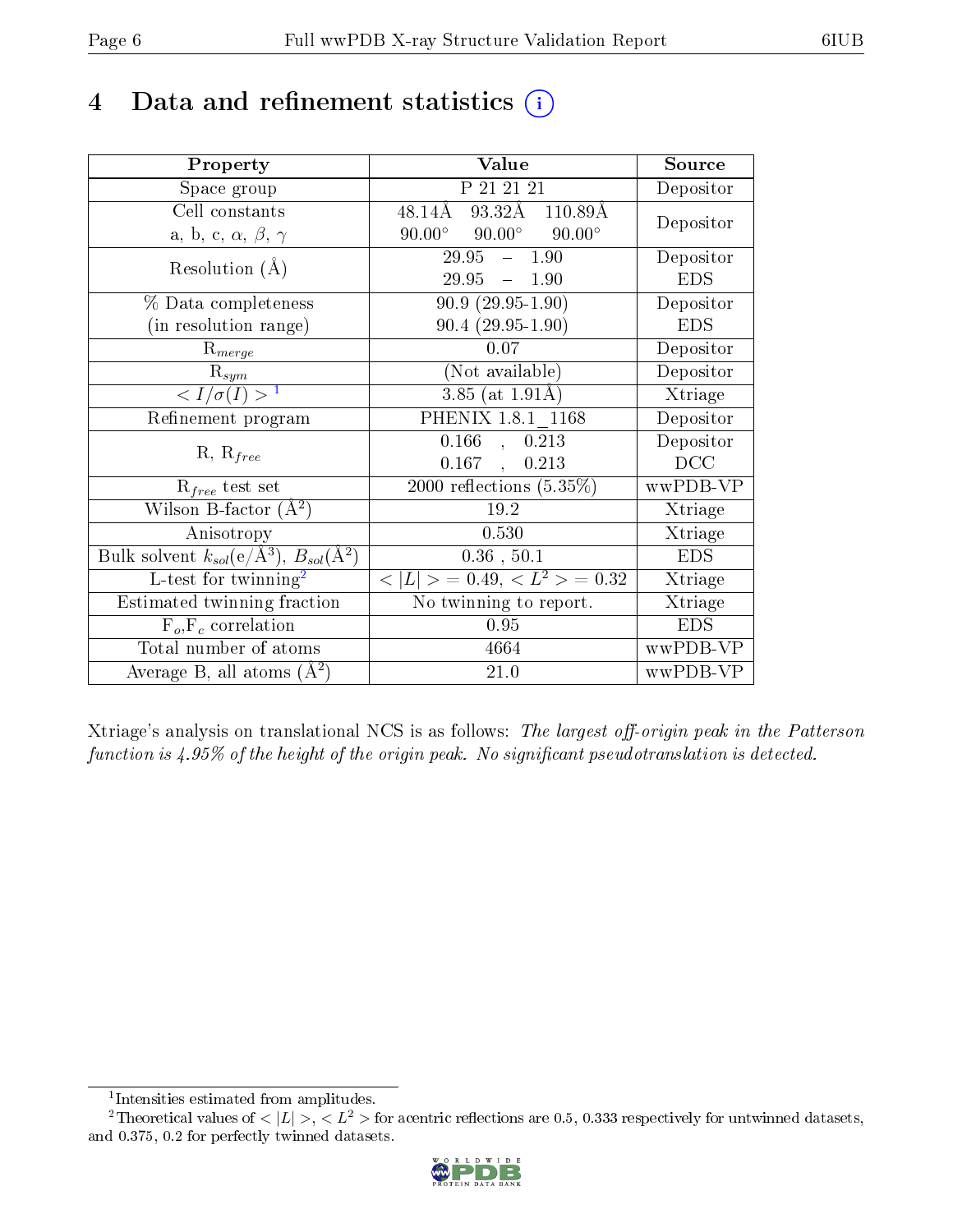# 5 Model quality  $(i)$

### 5.1 Standard geometry  $(i)$

Bond lengths and bond angles in the following residue types are not validated in this section: MG, ATP

The Z score for a bond length (or angle) is the number of standard deviations the observed value is removed from the expected value. A bond length (or angle) with  $|Z| > 5$  is considered an outlier worth inspection. RMSZ is the root-mean-square of all Z scores of the bond lengths (or angles).

| Mol | Chain |      | Bond lengths | Bond angles |                 |  |
|-----|-------|------|--------------|-------------|-----------------|--|
|     |       | RMSZ | $\# Z  > 5$  | RMSZ        | # $ Z  > 5$     |  |
|     |       | 0.41 | 0/2091       | 0.60        | 0/2826          |  |
|     | R     | 0.39 | 0/2091       | 0.58        | 0/2826          |  |
| ΔH  | A 11  | 0.40 | 4182         | 0.59        | $^{\prime}5652$ |  |

There are no bond length outliers.

There are no bond angle outliers.

There are no chirality outliers.

There are no planarity outliers.

### $5.2$  Too-close contacts  $(i)$

In the following table, the Non-H and H(model) columns list the number of non-hydrogen atoms and hydrogen atoms in the chain respectively. The H(added) column lists the number of hydrogen atoms added and optimized by MolProbity. The Clashes column lists the number of clashes within the asymmetric unit, whereas Symm-Clashes lists symmetry related clashes.

| Mol | Chain |      | $\mid$ Non-H $\mid$ H(model) | H(added) |    | $Clashes$   Symm-Clashes |
|-----|-------|------|------------------------------|----------|----|--------------------------|
|     |       | 2053 |                              | 2133     |    |                          |
|     | В     | 2053 |                              | 2133     | 22 |                          |
| 2   |       | 31   |                              | 12       |    |                          |
| 2   | R     | 31   |                              | 12       |    |                          |
| 3   |       |      |                              |          |    |                          |
| 3   | B     |      |                              |          |    |                          |
|     |       | 270  |                              |          |    |                          |
|     | В     | 224  |                              |          | 10 |                          |
| All |       | 4664 |                              | 4290     | 31 |                          |

The all-atom clashscore is defined as the number of clashes found per 1000 atoms (including hydrogen atoms). The all-atom clashscore for this structure is 4.

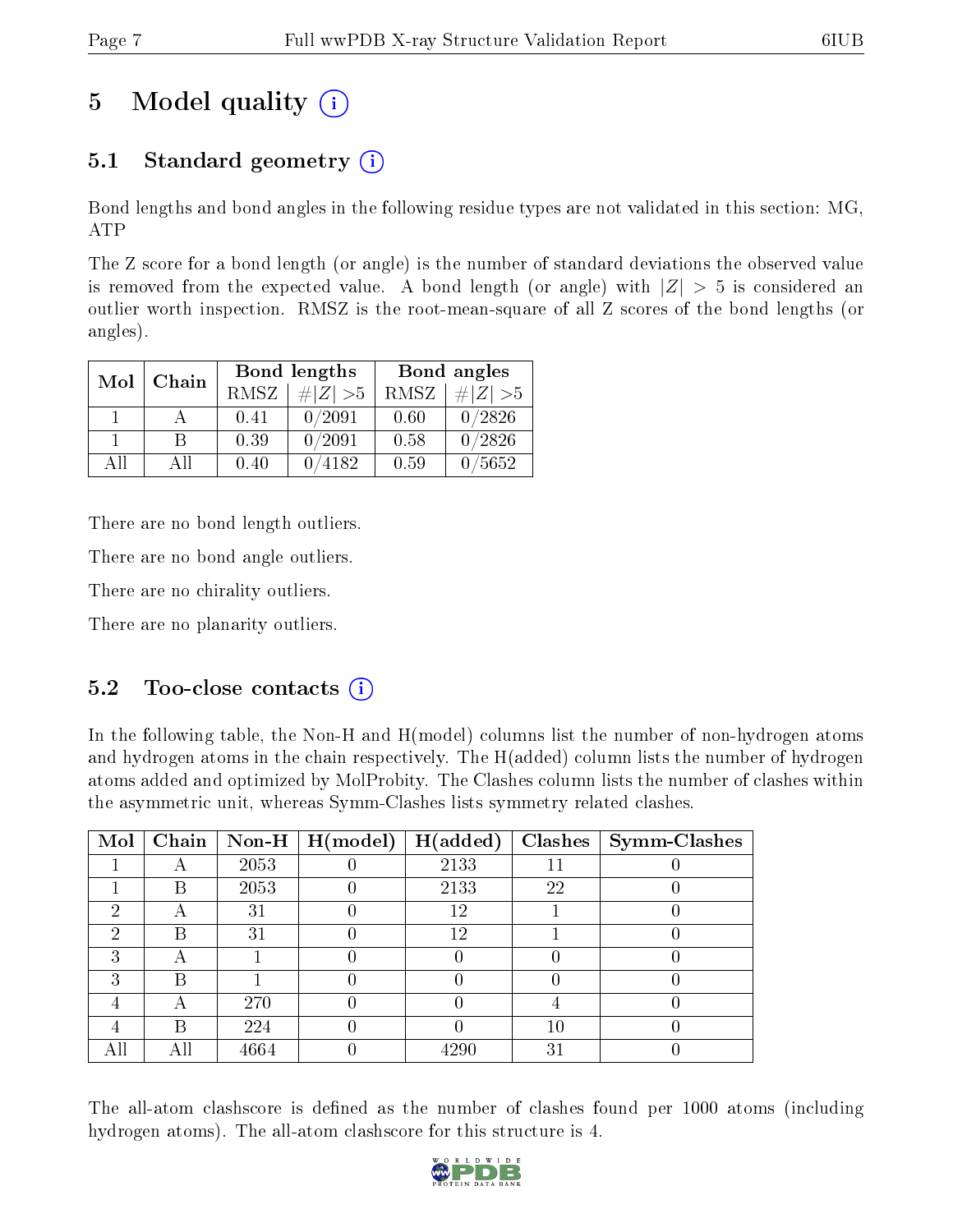|                             |                     | Interatomic       | Clash           |
|-----------------------------|---------------------|-------------------|-----------------|
| Atom-1                      | Atom-2              | distance $(A)$    | overlap $(\AA)$ |
| 1:B:60:ASP:H                | 1:B:63:HIS:HD2      | 1.33              | 0.73            |
| 1:B:54:ARG:NH1              | 4:B:602:HOH:O       | 2.21              | 0.72            |
| 1: A: 103: GLN: NE2         | 1:A:108:ARG:O       | 2.21              | 0.72            |
| 1:B:60:ASP:H                | 1:B:63:HIS:CD2      | 2.09              | 0.70            |
| 1:A:171:ARG:NH2             | 4: A:601:HOH:O      | 2.26              | 0.67            |
| 1:B:215:ARG:NH1             | 4:B:605:HOH:O       | 2.29              | 0.65            |
| 1:B:217:SER:HB3             | 1:B:263:GLN:HE22    | 1.65              | 0.61            |
| 1:A:70:GLN:NE2              | 4:A:606:HOH:O       | 2.33              | 0.61            |
| 1:B:103:GLN:NE2             | 1:B:110:GLU:OE2     | $\overline{2.37}$ | 0.58            |
| 1:A:53:ARG:NH2              | 4:A:613:HOH:O       | 2.38              | 0.55            |
| 1:B:53:ARG:NH1              | 4:B:617:HOH:O       | 2.41              | 0.54            |
| 1:B:217:SER:HB3             | 1:B:263:GLN:NE2     | 2.28              | 0.48            |
| 1: A:13: GLY: HA3           | 1:B:13:GLY:HA3      | 1.95              | 0.48            |
| 1:B:204:GLU:OE2             | 4:B:601:HOH:O       | 2.20              | 0.47            |
| 1:B:53:ARG:NH1              | 4:B:618:HOH:O       | 2.42              | 0.47            |
| 1:B:33:LYS:NZ               | 4:B:612:HOH:O       | $\overline{2.34}$ | 0.47            |
| 1:B:171:ARG:HG3             | 4:B:677:HOH:O       | 2.15              | 0.46            |
| 1:B:34:LYS:NZ               | 4:B:613:HOH:O       | 2.36              | 0.46            |
| 1:A:231:LEU:HD23            | 2:A:500:ATP:N6      | $\overline{2.33}$ | 0.44            |
| 1:B:53:ARG:HD2              | 1:B:53:ARG:HA       | 1.55              | 0.44            |
| 1: A:97: LYS: HB2           | 1: A:97: LYS: HE3   | 1.74              | 0.43            |
| 1:B:1:MET:H2                | 1:B:121:VAL:HB      | 1.83              | 0.43            |
| 1:B:34:LYS:HG3              | 1:B:124:TYR:CD1     | 2.54              | 0.43            |
| 1:B:231:LEU:HD23            | 2:B:500:ATP:N6      | $\overline{2.33}$ | 0.43            |
| 1:A:36:LEU:HD11             | 1:A:86:VAL:HG23     | 2.01              | 0.42            |
| 1:B:171:ARG:NH2             | 4:B:632:HOH:O       | $\overline{2.53}$ | 0.41            |
| 1: A:90: LEU:HD21           | 1: B: 165: LEU: CD1 | $2.50\,$          | 0.41            |
| 1:B:80:MET:HA               | 1:B:81:PRO:HD3      | 1.92              | 0.41            |
| 1:A:167:LEU:HD23            | 1: A: 167: LEU: HA  | 1.93              | 0.40            |
| 1:A:249:ASN:ND2             | 4: A:614: HOH:O     | 2.39              | 0.40            |
| $1:B:54:ARG:\overline{NH2}$ | 4:B:614:HOH:O       | 2.39              | 0.40            |

All (31) close contacts within the same asymmetric unit are listed below, sorted by their clash magnitude.

There are no symmetry-related clashes.

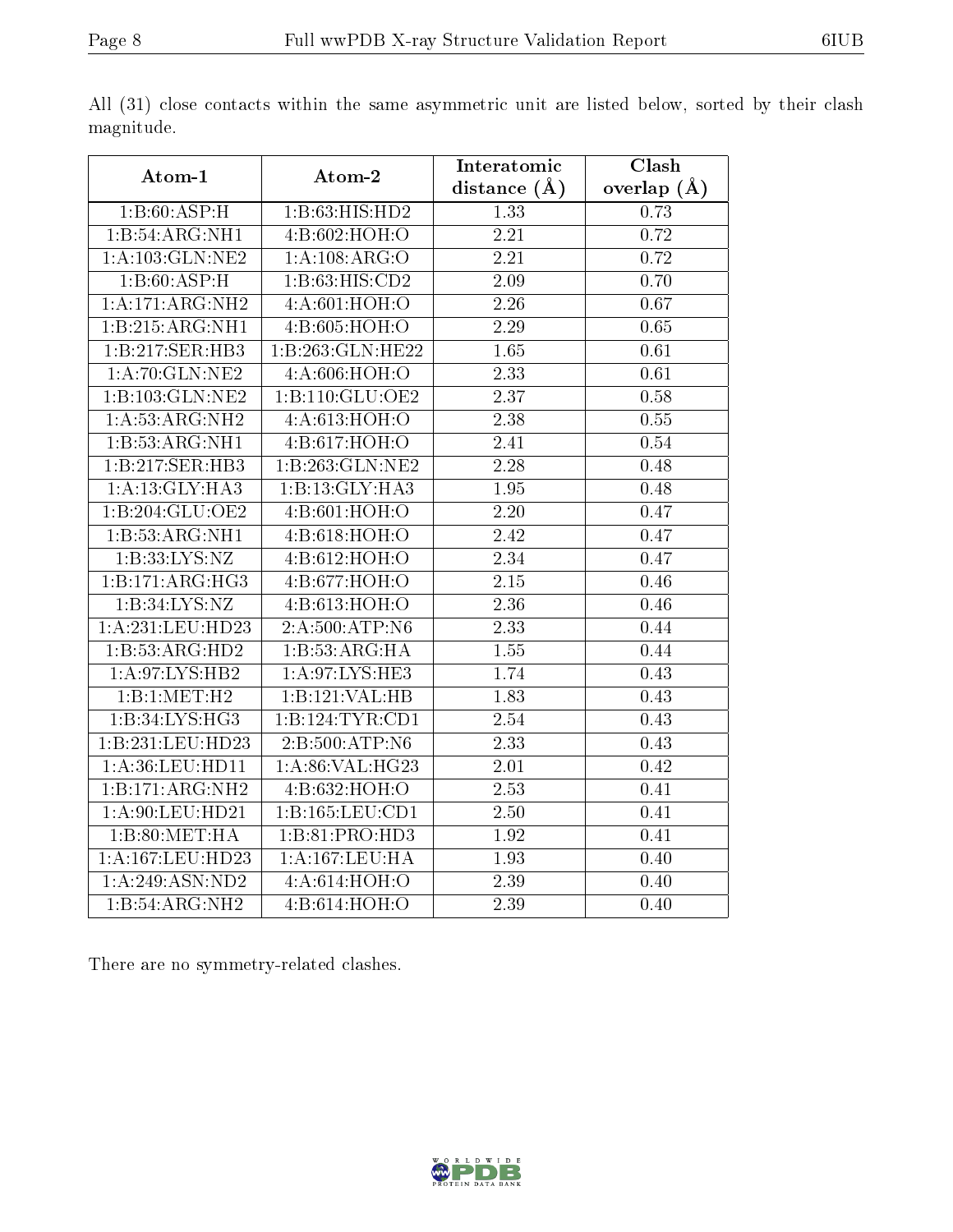### 5.3 Torsion angles (i)

#### 5.3.1 Protein backbone  $(i)$

In the following table, the Percentiles column shows the percent Ramachandran outliers of the chain as a percentile score with respect to all X-ray entries followed by that with respect to entries of similar resolution.

The Analysed column shows the number of residues for which the backbone conformation was analysed, and the total number of residues.

| Mol | Chain | Analysed                      | Favoured | Allowed   Outliers |          | Percentiles |
|-----|-------|-------------------------------|----------|--------------------|----------|-------------|
|     |       | $262/276$ (95\%)   253 (97\%) |          | $8(3\%)$           | $1(0\%)$ | 24<br>34    |
|     |       | $262/276$ (95\%)   254 (97\%) |          | 7(3%)              | $1(0\%)$ | 24<br>134   |
| All | All   | $524/552$ (95%)   507 (97%)   |          | $15(3\%)$          | $2(0\%)$ | 24<br>34    |

All (2) Ramachandran outliers are listed below:

| Mol | Chain | Res | l'ype |
|-----|-------|-----|-------|
|     |       |     |       |
|     |       |     |       |

#### 5.3.2 Protein sidechains  $(i)$

In the following table, the Percentiles column shows the percent sidechain outliers of the chain as a percentile score with respect to all X-ray entries followed by that with respect to entries of similar resolution.

The Analysed column shows the number of residues for which the sidechain conformation was analysed, and the total number of residues.

| Mol | Chain | Analysed        | Rotameric     | Outliers |                    |
|-----|-------|-----------------|---------------|----------|--------------------|
|     |       | $228/238(96\%)$ | $227(100\%)$  | $1(0\%)$ | $\sqrt{91}$<br> 91 |
|     | B.    | $228/238(96\%)$ | 228 $(100\%)$ |          | 100<br>100         |
| All | All   | $456/476(96\%)$ | 455 $(100\%)$ | $1(0\%)$ | 94<br>$\sqrt{93}$  |

All (1) residues with a non-rotameric sidechain are listed below:

| MoL | Chain | $\parallel$ Res | $^{\prime}$ pe |
|-----|-------|-----------------|----------------|
|     |       |                 |                |

Some sidechains can be flipped to improve hydrogen bonding and reduce clashes. All (1) such sidechains are listed below:

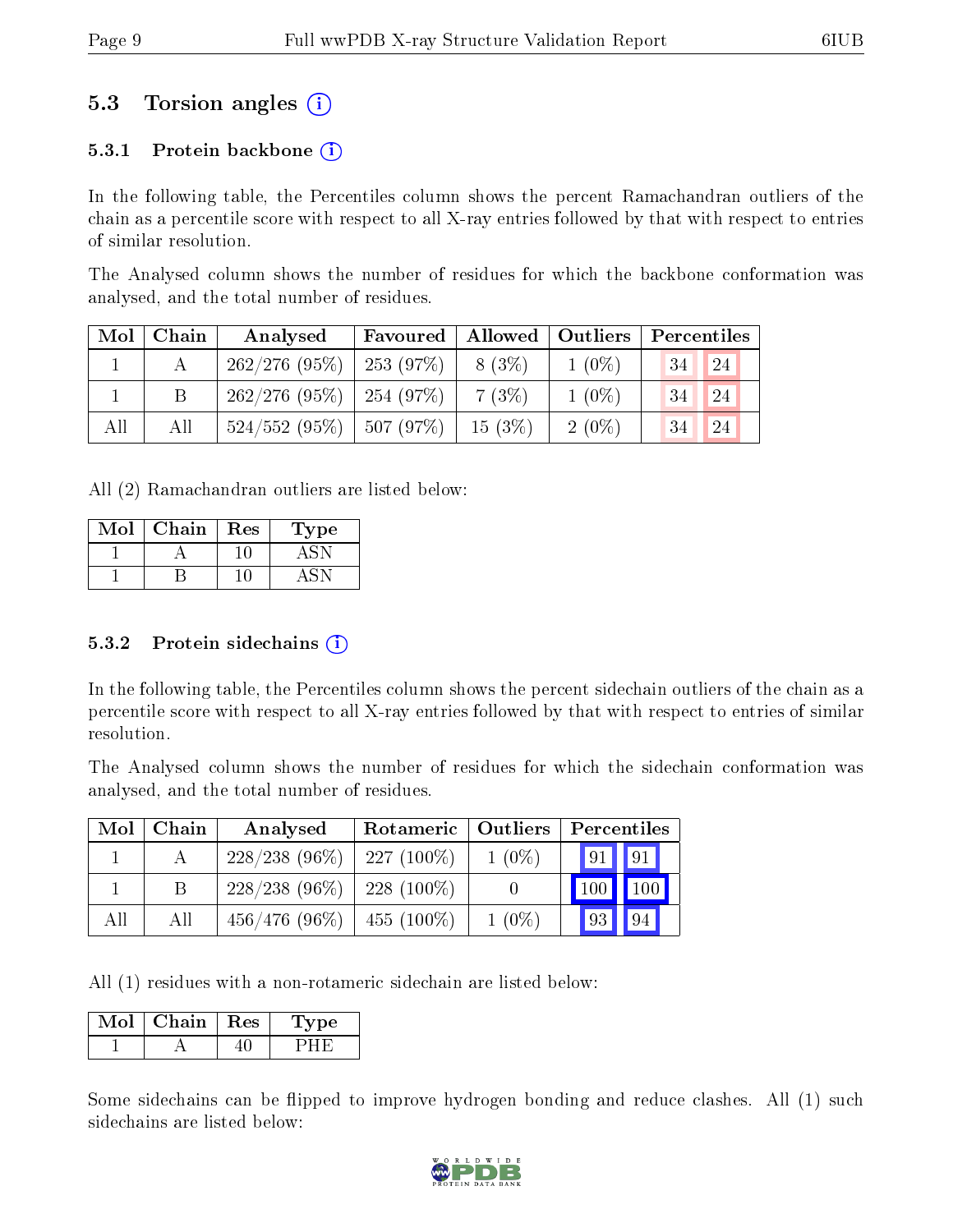| Mol | Chain. | Res | ne. |
|-----|--------|-----|-----|
|     |        |     |     |

#### 5.3.3 RNA  $(i)$

There are no RNA molecules in this entry.

#### 5.4 Non-standard residues in protein, DNA, RNA chains (i)

There are no non-standard protein/DNA/RNA residues in this entry.

#### 5.5 Carbohydrates (i)

There are no carbohydrates in this entry.

### 5.6 Ligand geometry (i)

Of 4 ligands modelled in this entry, 2 are monoatomic - leaving 2 for Mogul analysis.

In the following table, the Counts columns list the number of bonds (or angles) for which Mogul statistics could be retrieved, the number of bonds (or angles) that are observed in the model and the number of bonds (or angles) that are dened in the Chemical Component Dictionary. The Link column lists molecule types, if any, to which the group is linked. The Z score for a bond length (or angle) is the number of standard deviations the observed value is removed from the expected value. A bond length (or angle) with  $|Z| > 2$  is considered an outlier worth inspection. RMSZ is the root-mean-square of all Z scores of the bond lengths (or angles).

| Mol |            |                                             |     | Link | Bond lengths |      |                        | Bond angles |          |             |
|-----|------------|---------------------------------------------|-----|------|--------------|------|------------------------|-------------|----------|-------------|
|     | Type       | $\Box$ Chain $\Box$<br>$\operatorname{Res}$ |     |      | Counts       | RMSZ | # $ Z  > 2$            | Counts      | RMSZ     | $\# Z  > 2$ |
|     | <b>ATP</b> |                                             | 500 |      | 26, 33, 33   | 2.12 | $7(26\%)$              | 31,52,52    | $1.51\,$ | $(16\%)$    |
|     | <b>ATP</b> |                                             | 500 |      | 26, 33, 33   | 2.16 | $\frac{1}{6}$ $(23\%)$ | 31,52,52    | 1.54     | $19\%$      |

In the following table, the Chirals column lists the number of chiral outliers, the number of chiral centers analysed, the number of these observed in the model and the number defined in the Chemical Component Dictionary. Similar counts are reported in the Torsion and Rings columns. '-' means no outliers of that kind were identified.

|     |     | $\text{Mol}$   Type   Chain   Res   Link   Chirals | <b>Torsions</b>          | Rings |
|-----|-----|----------------------------------------------------|--------------------------|-------|
| ATP | 500 | $\sim$                                             | $0/18/38/38$   $0/3/3/3$ |       |
| ATP | 500 | $\sim$                                             | $0/18/38/38$   $0/3/3/3$ |       |

All (13) bond length outliers are listed below:

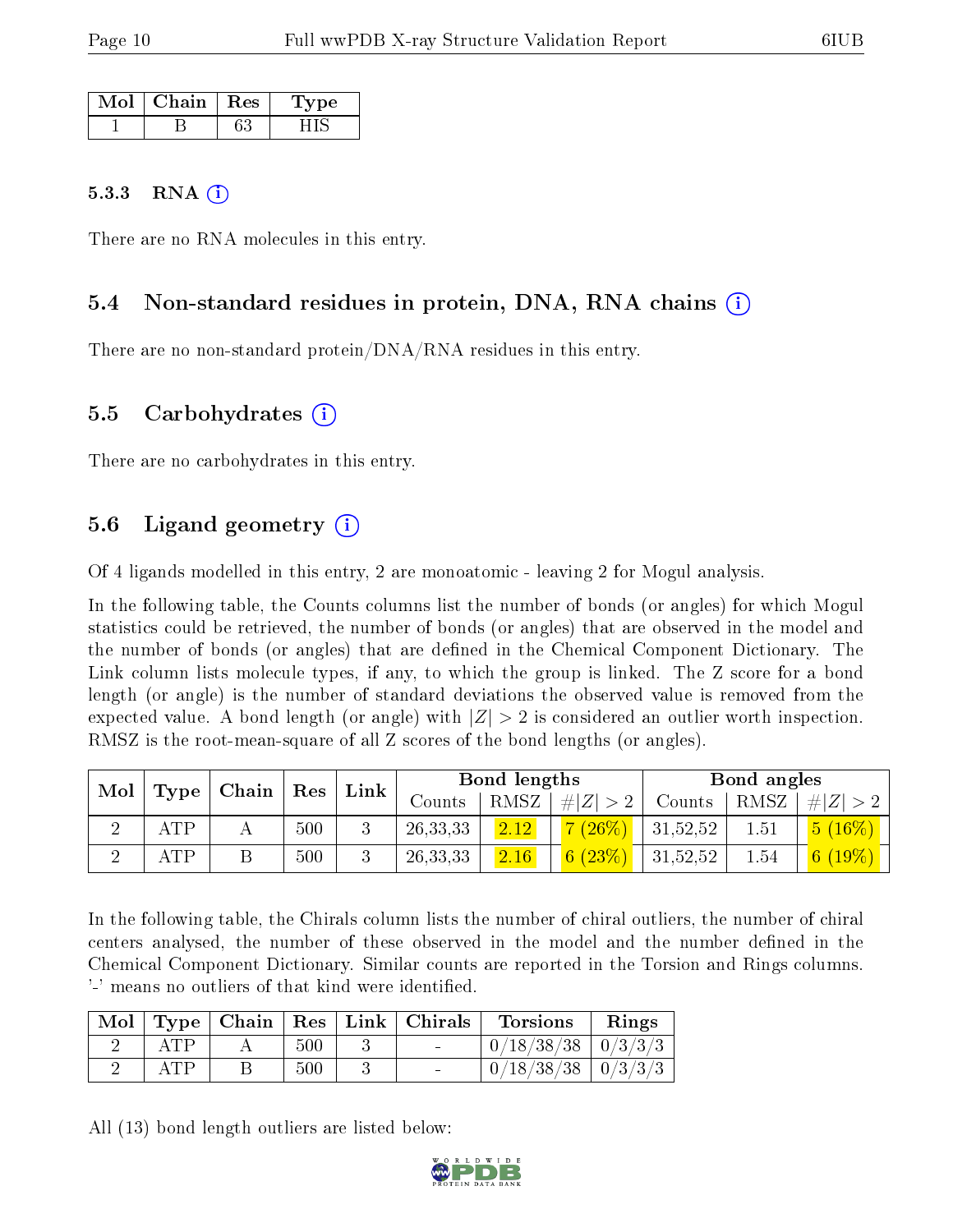| Mol            | Chain | Res | <b>Type</b> | Atoms         | $Z_{\rm}$ | Observed $(A)$ | Ideal(A) |
|----------------|-------|-----|-------------|---------------|-----------|----------------|----------|
| $\overline{2}$ | Β     | 500 | <b>ATP</b>  | $O4'$ -C1'    | 5.95      | 1.49           | 1.41     |
| $\overline{2}$ | B     | 500 | <b>ATP</b>  | $C2'$ - $C1'$ | $-5.95$   | 1.44           | 1.53     |
| $\overline{2}$ | А     | 500 | <b>ATP</b>  | $O4'$ -C1'    | 5.80      | 1.49           | 1.41     |
| $\overline{2}$ | А     | 500 | <b>ATP</b>  | $C2'$ - $C1'$ | $-5.59$   | 1.45           | 1.53     |
| 2              | Β     | 500 | <b>ATP</b>  | $C2'-C3'$     | $-3.11$   | 1.44           | 1.53     |
| 2              | А     | 500 | <b>ATP</b>  | $C3'-C4'$     | $-3.01$   | 1.45           | 1.53     |
| $\overline{2}$ | B     | 500 | ATP         | $C6-N6$       | 2.99      | 1.45           | 1.34     |
| $\overline{2}$ | B     | 500 | <b>ATP</b>  | $C3'$ - $C4'$ | $-2.99$   | 1.45           | 1.53     |
| $\overline{2}$ | А     | 500 | ATP         | $C6-N6$       | 2.93      | 1.44           | 1.34     |
| $\overline{2}$ | А     | 500 | <b>ATP</b>  | $C2'-C3'$     | $-2.81$   | 1.45           | 1.53     |
| $\overline{2}$ | B     | 500 | <b>ATP</b>  | $C2-N3$       | 2.54      | 1.36           | 1.32     |
| $\overline{2}$ | A     | 500 | ATP         | $C2-N3$       | 2.48      | 1.36           | 1.32     |
| $\overline{2}$ | А     | 500 | ATP         | $O4'$ -C4'    | 2.05      | 1.49           | 1.45     |

All (11) bond angle outliers are listed below:

| Mol            | Chain | Res | <b>Type</b> | Atoms                 | Z       | Observed $(°)$ | Ideal (°) |
|----------------|-------|-----|-------------|-----------------------|---------|----------------|-----------|
| 2              | А     | 500 | ATP         | $N3$ -C2- $N1$        | $-5.95$ | 119.37         | 128.68    |
| $\overline{2}$ | B     | 500 | <b>ATP</b>  | $N3$ -C2- $N1$        | $-5.39$ | 120.26         | 128.68    |
| $\overline{2}$ | B     | 500 | <b>ATP</b>  | $C3'-C2'-C1'$         | 2.72    | 105.07         | 100.98    |
| $\overline{2}$ | A     | 500 | <b>ATP</b>  | $C3'-C2'-C1'$         | 2.69    | 105.03         | 100.98    |
| $\overline{2}$ | B     | 500 | <b>ATP</b>  | $C4-C5-N7$            | $-2.52$ | 106.77         | 109.40    |
| $\overline{2}$ | B     | 500 | ATP         | $C2'$ - $C3'$ - $C4'$ | 2.47    | 107.45         | 102.64    |
| $\overline{2}$ | А     | 500 | ATP         | $C2'$ - $C3'$ - $C4'$ | 2.15    | 106.83         | 102.64    |
| 2              | B     | 500 | <b>ATP</b>  | $O3G$ -PG- $O3B$      | 2.13    | 111.78         | 104.64    |
| 2              | А     | 500 | ATP         | $C2-N1-C6$            | 2.11    | 122.37         | 118.75    |
| 2              | А     | 500 | <b>ATP</b>  | PB-03B-PG             | $-2.04$ | 125.82         | 132.83    |
| 2              | B     | 500 | ATP         | PB-03B-PG             | $-2.03$ | 125.84         | 132.83    |

There are no chirality outliers.

There are no torsion outliers.

There are no ring outliers.

2 monomers are involved in 2 short contacts:

|  |      |       | Mol   Chain   Res   Type   Clashes   Symm-Clashes |
|--|------|-------|---------------------------------------------------|
|  | 500  | טיו ״ |                                                   |
|  | -500 | 不用打开  |                                                   |

The following is a two-dimensional graphical depiction of Mogul quality analysis of bond lengths, bond angles, torsion angles, and ring geometry for all instances of the Ligand of Interest. In addition, ligands with molecular weight  $> 250$  and outliers as shown on the validation Tables will also be included. For torsion angles, if less then 5% of the Mogul distribution of torsion angles is

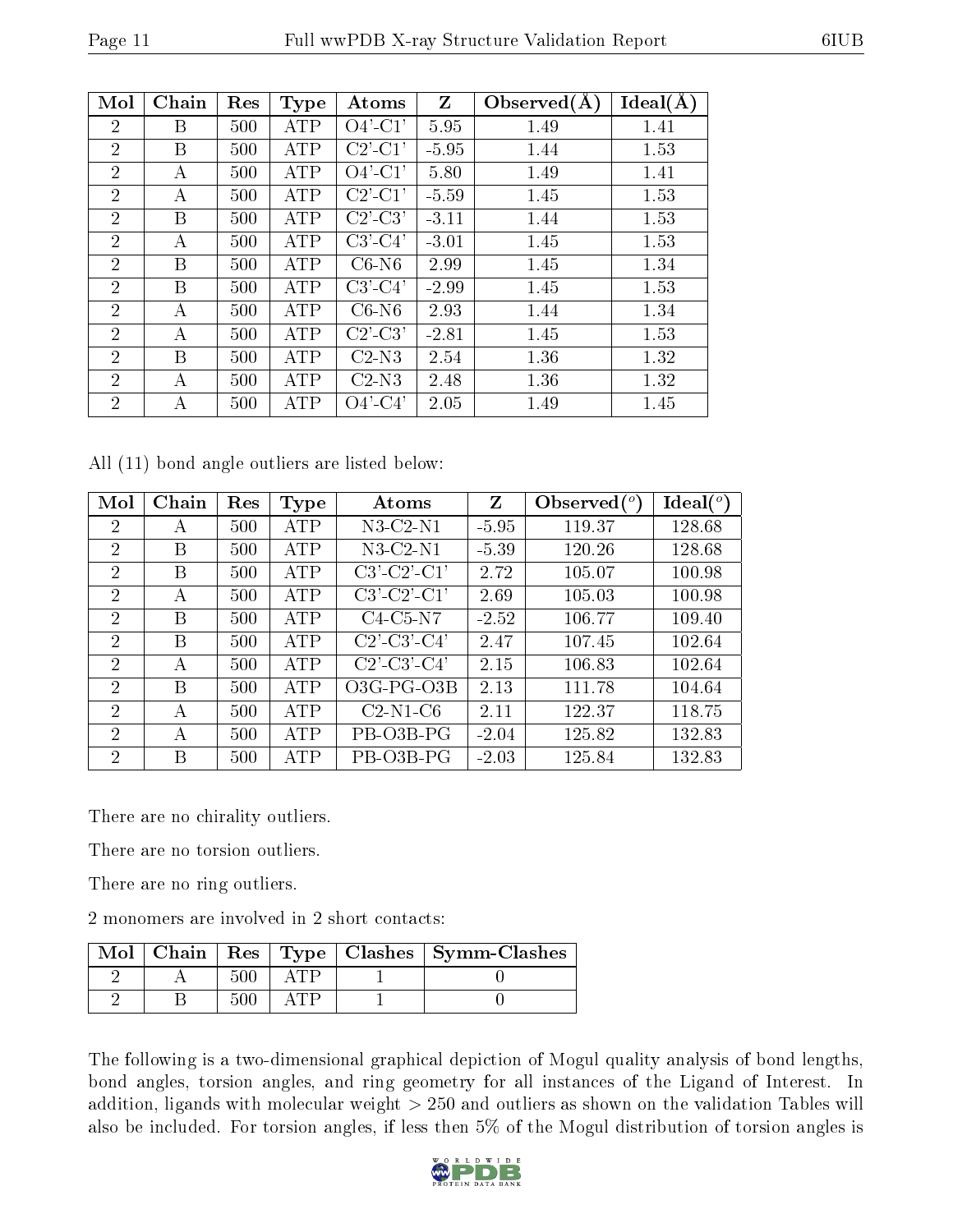within 10 degrees of the torsion angle in question, then that torsion angle is considered an outlier. Any bond that is central to one or more torsion angles identified as an outlier by Mogul will be highlighted in the graph. For rings, the root-mean-square deviation (RMSD) between the ring in question and similar rings identified by Mogul is calculated over all ring torsion angles. If the average RMSD is greater than 60 degrees and the minimal RMSD between the ring in question and any Mogul-identified rings is also greater than 60 degrees, then that ring is considered an outlier. The outliers are highlighted in purple. The color gray indicates Mogul did not find sufficient equivalents in the CSD to analyse the geometry.



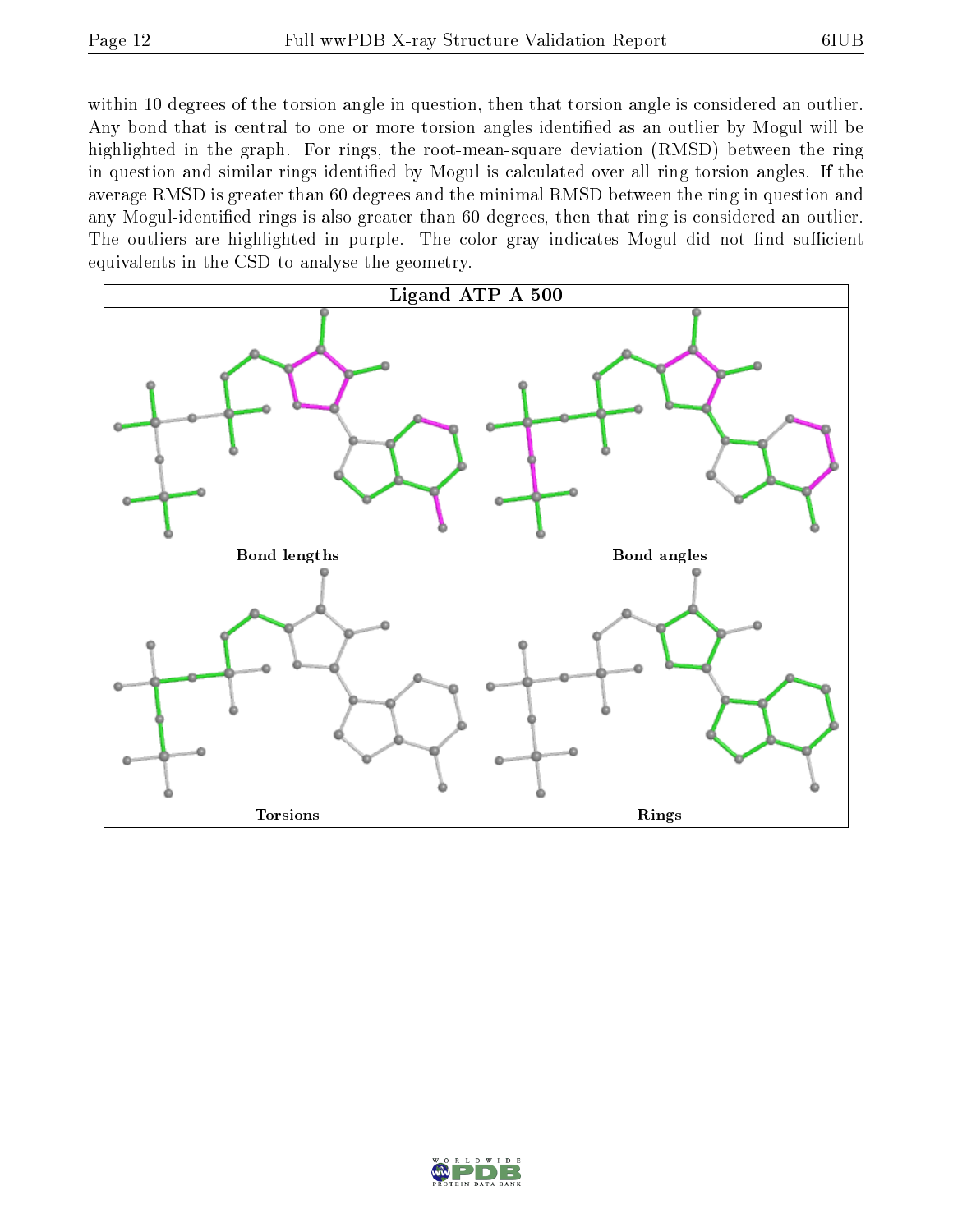

### 5.7 [O](https://www.wwpdb.org/validation/2017/XrayValidationReportHelp#nonstandard_residues_and_ligands)ther polymers (i)

There are no such residues in this entry.

### 5.8 Polymer linkage issues (i)

There are no chain breaks in this entry.

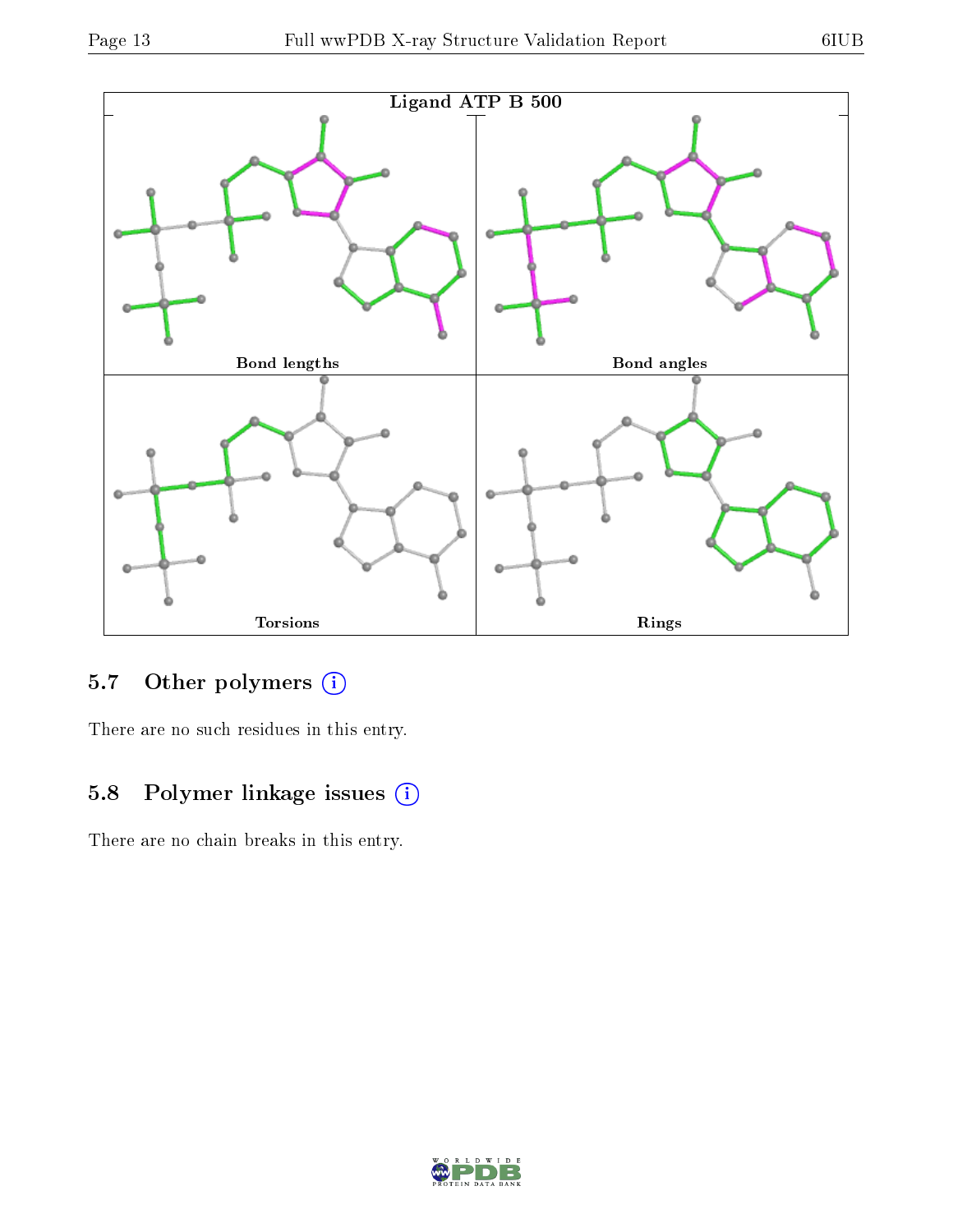# 6 Fit of model and data  $(i)$

### 6.1 Protein, DNA and RNA chains  $(i)$

In the following table, the column labelled  $#RSRZ> 2'$  contains the number (and percentage) of RSRZ outliers, followed by percent RSRZ outliers for the chain as percentile scores relative to all X-ray entries and entries of similar resolution. The OWAB column contains the minimum, median,  $95<sup>th</sup>$  percentile and maximum values of the occupancy-weighted average B-factor per residue. The column labelled ' $Q< 0.9$ ' lists the number of (and percentage) of residues with an average occupancy less than 0.9.

| Mol | Chain | Analysed           | ${ <\hspace{-1.5pt}{\mathrm{RSRZ}} \hspace{-1.5pt}>}$ | # $RSRZ>2$               | $\overline{\text{OWAB(A^2)}}$ | $\rm Q\textcolor{black}{<}0.9$ |
|-----|-------|--------------------|-------------------------------------------------------|--------------------------|-------------------------------|--------------------------------|
|     |       | 264/276(95%)       | $-0.08$                                               | $7(2\%)$ 54<br>57        | 8, 16, 33, 49                 |                                |
|     | Β     | 264/276(95%)       | 0.24                                                  | 13 $(4%)$<br> 29 <br> 33 | 10, 21, 42, 59                |                                |
| All | All   | $528/552$ $(95\%)$ | 0.08                                                  | $20(3\%)$<br>43<br>40    | 8, 19, 39, 59                 |                                |

All (20) RSRZ outliers are listed below:

| Mol            | Chain                   | Res            | Type                    | <b>RSRZ</b> |  |
|----------------|-------------------------|----------------|-------------------------|-------------|--|
| $\mathbf{1}$   | Β                       | $\mathbf 1$    | MET                     | 9.7         |  |
| $\overline{1}$ | B                       | 106            | <b>ASN</b>              | 6.3         |  |
| $\overline{1}$ | $\overline{\mathrm{B}}$ | 264            | $\overline{\text{GLY}}$ | 5.2         |  |
| $\overline{1}$ | B                       | $\overline{2}$ | MET                     | 4.3         |  |
| $\overline{1}$ | B                       | 90             | <b>LEU</b>              | 3.8         |  |
| $\overline{1}$ | B                       | 55             | ASP                     | 3.2         |  |
| $\mathbf{1}$   | $\mathbf{A}$            | 105            | GLU                     | 3.1         |  |
| $\overline{1}$ | $\overline{\rm A}$      | 104            | <b>ASP</b>              | $3.0\,$     |  |
| $\mathbf{1}$   | $\overline{B}$          | 53             | $\rm{ARG}$              | 2.7         |  |
| $\mathbf{1}$   | $\boldsymbol{B}$        | 104            | <b>ASP</b>              | 2.5         |  |
| $\mathbf{1}$   | B                       | 218            | ALA                     | 2.3         |  |
| $\overline{1}$ | $\overline{\mathrm{B}}$ | 171            | $\rm{ARG}$              | 2.3         |  |
| $\mathbf{1}$   | B                       | 175            | <b>LYS</b>              | 2.2         |  |
| $\mathbf{1}$   | A                       | 56             | <b>LYS</b>              | 2.2         |  |
| $\mathbf{1}$   | B                       | 68             | $\rm{ARG}$              | 2.2         |  |
| $\mathbf{1}$   | A                       | 171            | $\rm{ARG}$              | 2.2         |  |
| $\mathbf{1}$   | $\overline{\rm A}$      | 55             | <b>ASP</b>              | 2.1         |  |
| $\mathbf{1}$   | B                       | 168            | <b>ASN</b>              | 2.1         |  |
| $\mathbf{1}$   | A                       | 54             | $\rm{ARG}$              | 2.1         |  |
| $\mathbf 1$    | A                       | 108            | ${\rm ARG}$             | $2.0\,$     |  |

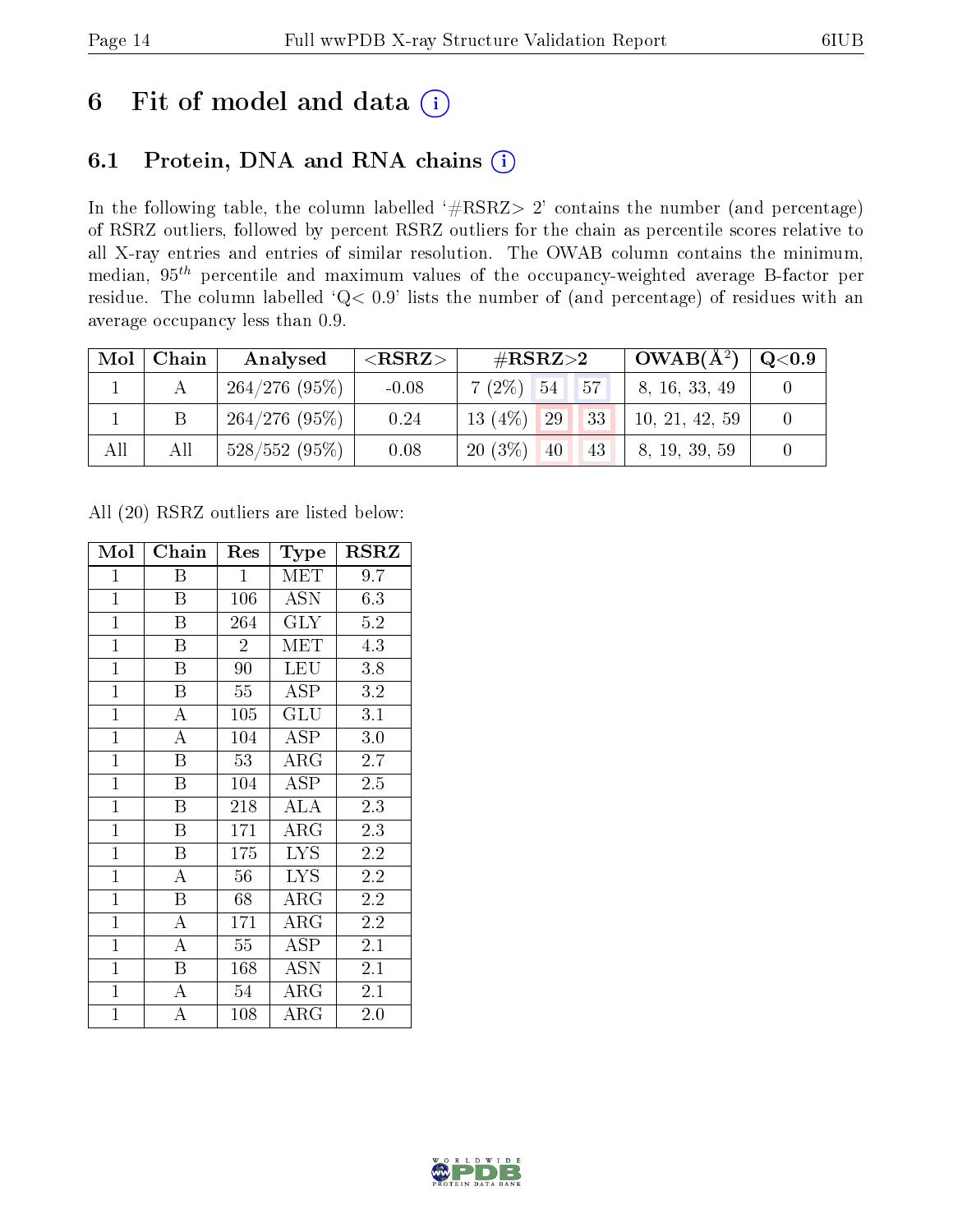#### 6.2 Non-standard residues in protein, DNA, RNA chains  $(i)$

There are no non-standard protein/DNA/RNA residues in this entry.

#### 6.3 Carbohydrates  $(i)$

There are no carbohydrates in this entry.

### 6.4 Ligands  $(i)$

In the following table, the Atoms column lists the number of modelled atoms in the group and the number defined in the chemical component dictionary. The B-factors column lists the minimum, median,  $95<sup>th</sup>$  percentile and maximum values of B factors of atoms in the group. The column labelled  $Q < 0.9$ ' lists the number of atoms with occupancy less than 0.9.

| Mol | Type               | Chain | Res | Atoms | $_{\rm RSCC}$ | $\mid$ RSR $\mid$ | $\perp$ B-factors $(\overline{A^2})$ | Q <sub>0.9</sub> |
|-----|--------------------|-------|-----|-------|---------------|-------------------|--------------------------------------|------------------|
|     | ATP                |       | 500 | 31/31 | 0.97          | 0.11              | 9, 12, 25, 32                        |                  |
|     | $\Delta \text{TP}$ |       | 500 | 31/31 | 0.98          | 0.11              | 9, 13, 18, 19                        |                  |
|     | МG                 |       | 501 |       | 0.99          | 0.12              | 12, 12, 12, 12                       |                  |
|     | МG                 |       | 501 |       | 0.99          | 0.10              | 10, 10, 10, 10                       |                  |

The following is a graphical depiction of the model fit to experimental electron density of all instances of the Ligand of Interest. In addition, ligands with molecular weight  $> 250$  and outliers as shown on the geometry validation Tables will also be included. Each fit is shown from different orientation to approximate a three-dimensional view.

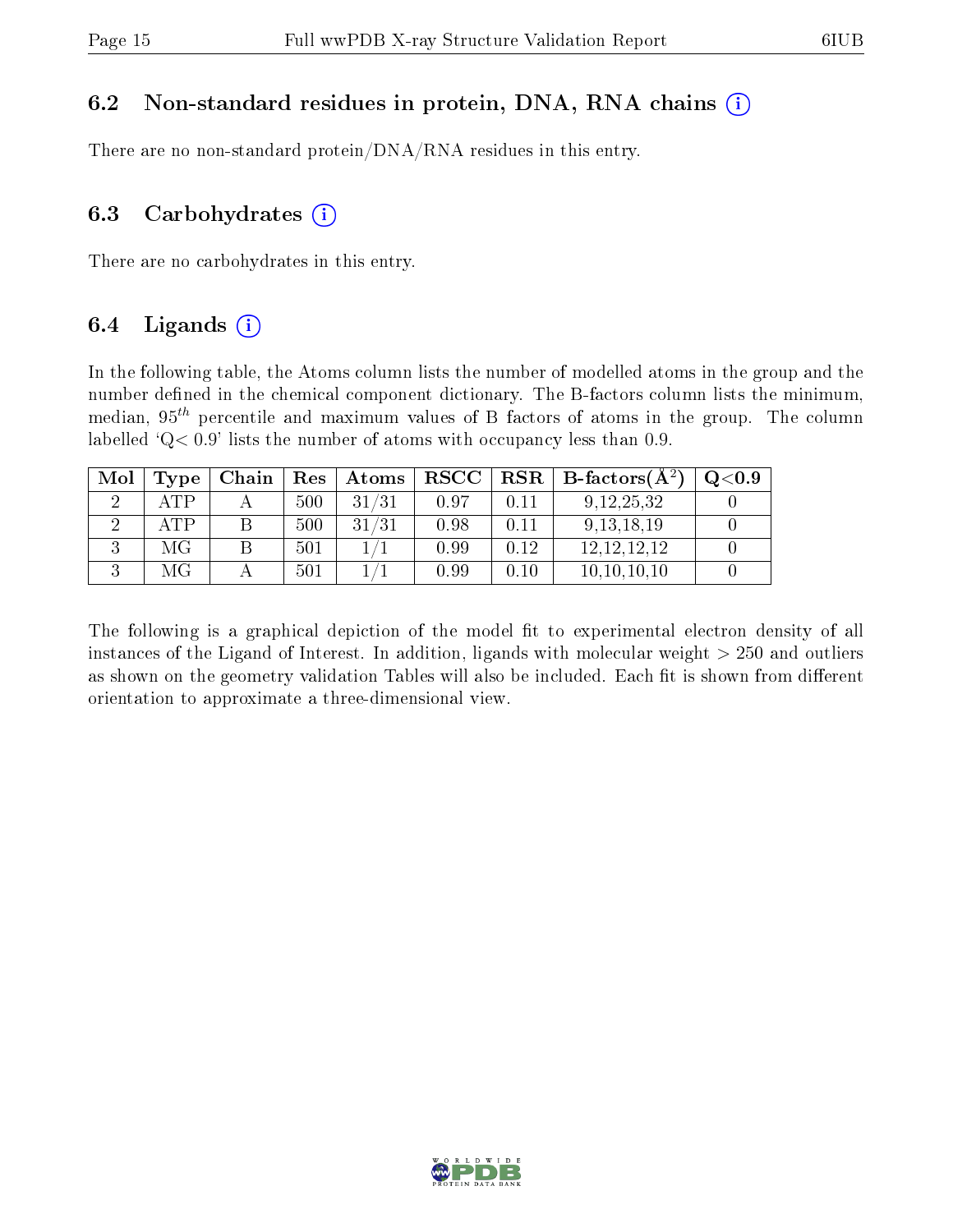